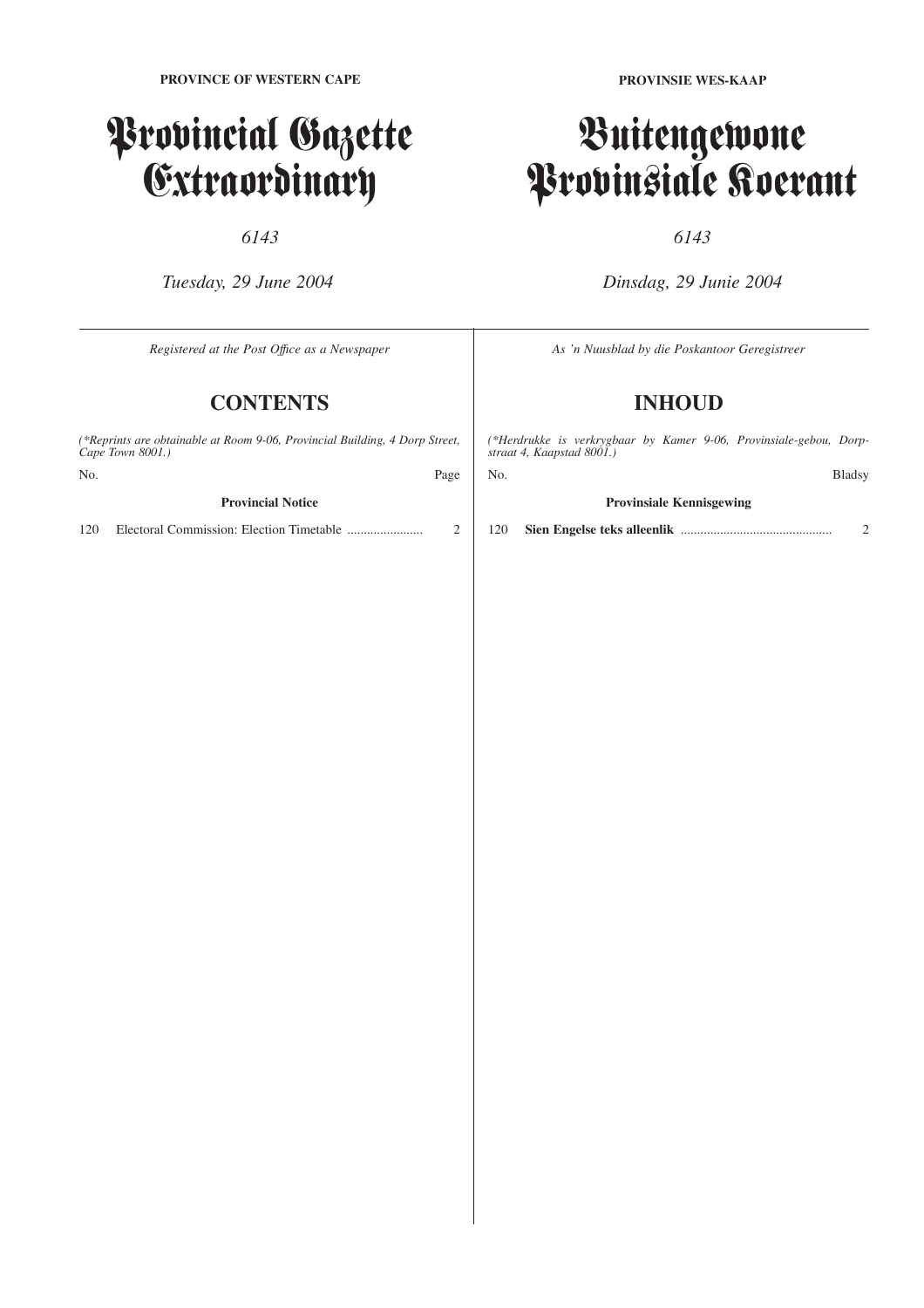#### **PROVINCIAL NOTICE**

The following Provincial Notice is published for general information.

G. A. LAWRENCE, DIRECTOR-GENERAL

Provincial Building, Wale Street, Cape Town.

P.N. 120/2004 29 June 2004

#### ELECTORAL COMMISSION:

#### ELECTION TIMETABLE

The Electoral Commission hereby gives notice that it has in terms of section 11 of the Local Government: Municipal Electoral Act, 2000, compiled the election timetable set out below to apply to the municipal by-elections to be held on 28 July 2004 in respect of Ward 10 of the Breede Valley Municipality [WC025 — Worcester] as published in Provincial Notice number P.N. 112 of 2004 as well as Ward 10 of the Breede River/Winelands Municipality [WC026] as proclaimed by Provincial Notice number P.N. 113 of 2004 as published in the Provincial Gazette No. 6141 of the Western Cape Province, dated 25 June 2004 respectively. A reference to ''section'' in this election timetable is a reference to that section in the Local Government: Municipal Electoral Act, 2000 (Act No. 27 of 2000).

#### **Cut-off time for act to be performed**

1 An act required in terms of this Act to be performed by not later than a date in the election timetable must be performed before 17:00 on that date, unless otherwise specified.

#### **Certification of the voters' roll**

2 By 29 June 2004 the chief electoral officer must certify the segments of the voters' roll for the voting districts to be used in the by-elections in terms of section  $6(2)(a)$ .

#### **Notice that lists of addresses of voting stations are available for inspection**

3 By 29 June 2004 the chief electoral officer must give notice that copies of a list of voting stations and their addresses will be available for inspection at the office of the Commission's local representative in terms of section 19(5).

#### **Notice of route of mobile voting stations**

4 If the Commission decides to use mobile voting stations in the by-elections, the Commission must by 29 June 2004 give notice of the route, including the locations and estimated times of stopping of each mobile voting station in terms of section 22(1).

#### **Cut-off date for nomination of ward candidates to contest an election**

5 By not later than 14 July 2004 at 17:00, the nomination of a person to contest the by-election in a municipality as a ward candidate, must be submitted to the Commission's local representative on a prescribed form and in the prescribed manner in terms of section 17(1).

#### **Cut-off date for compilation and certification of ward candidate lists**

6 By 16 July 2004 the Commission must compile for each ward a list of ward candidates, certify those lists for that by-election, and keep copies of the lists available at the office of the Commission's local representative in terms of section 18(1).

#### **Cut-off date for issuing certificates**

7 By 19 July 2004 the Commission must issue to each ward candidate contesting the by-election, a prescribed certificate in terms of section 18(1)(d).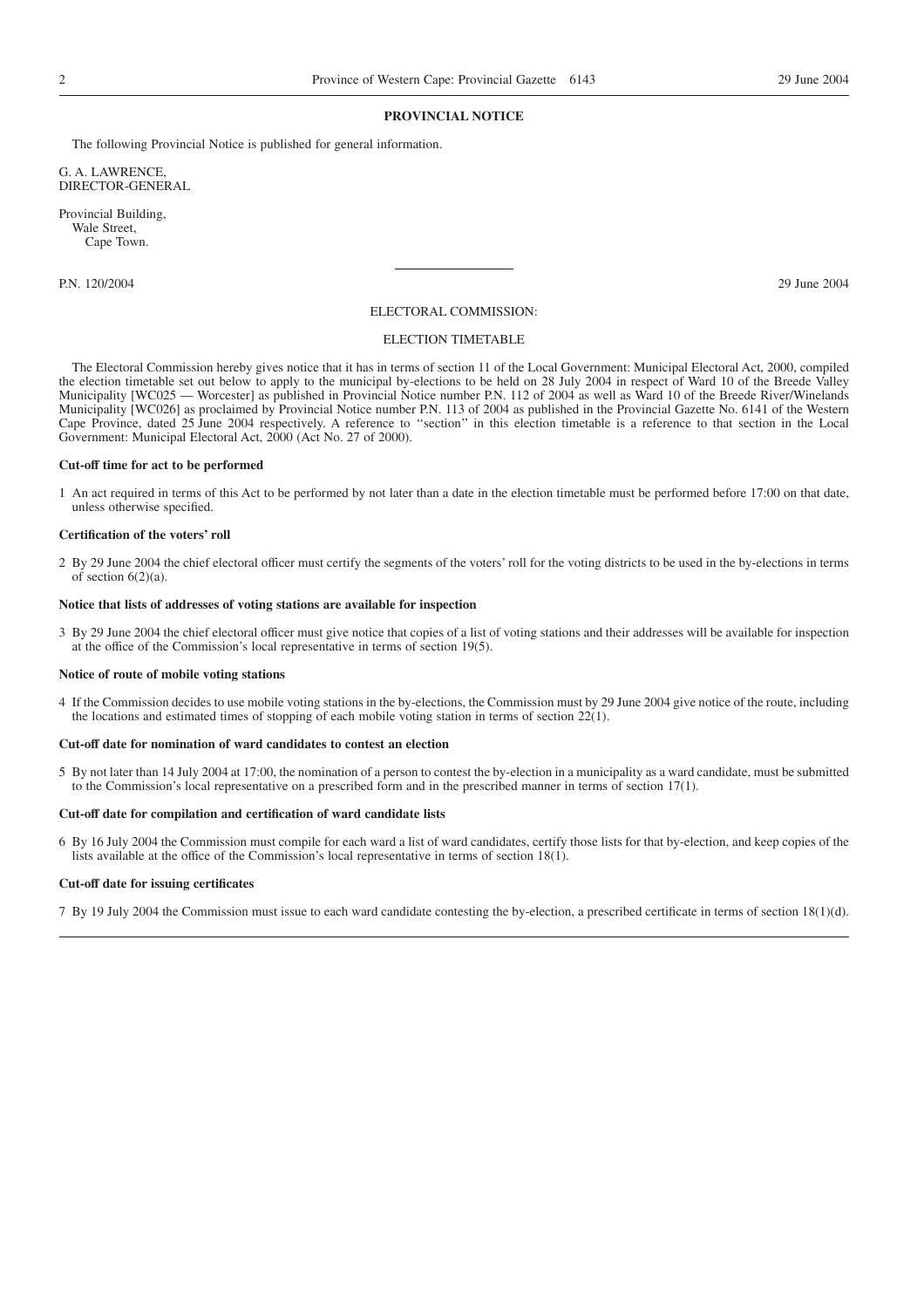## SUID-AFRIKA EERSTE -**KOOP SUID-AFRIKAANS VERVAARDIGDE GOEDERE**